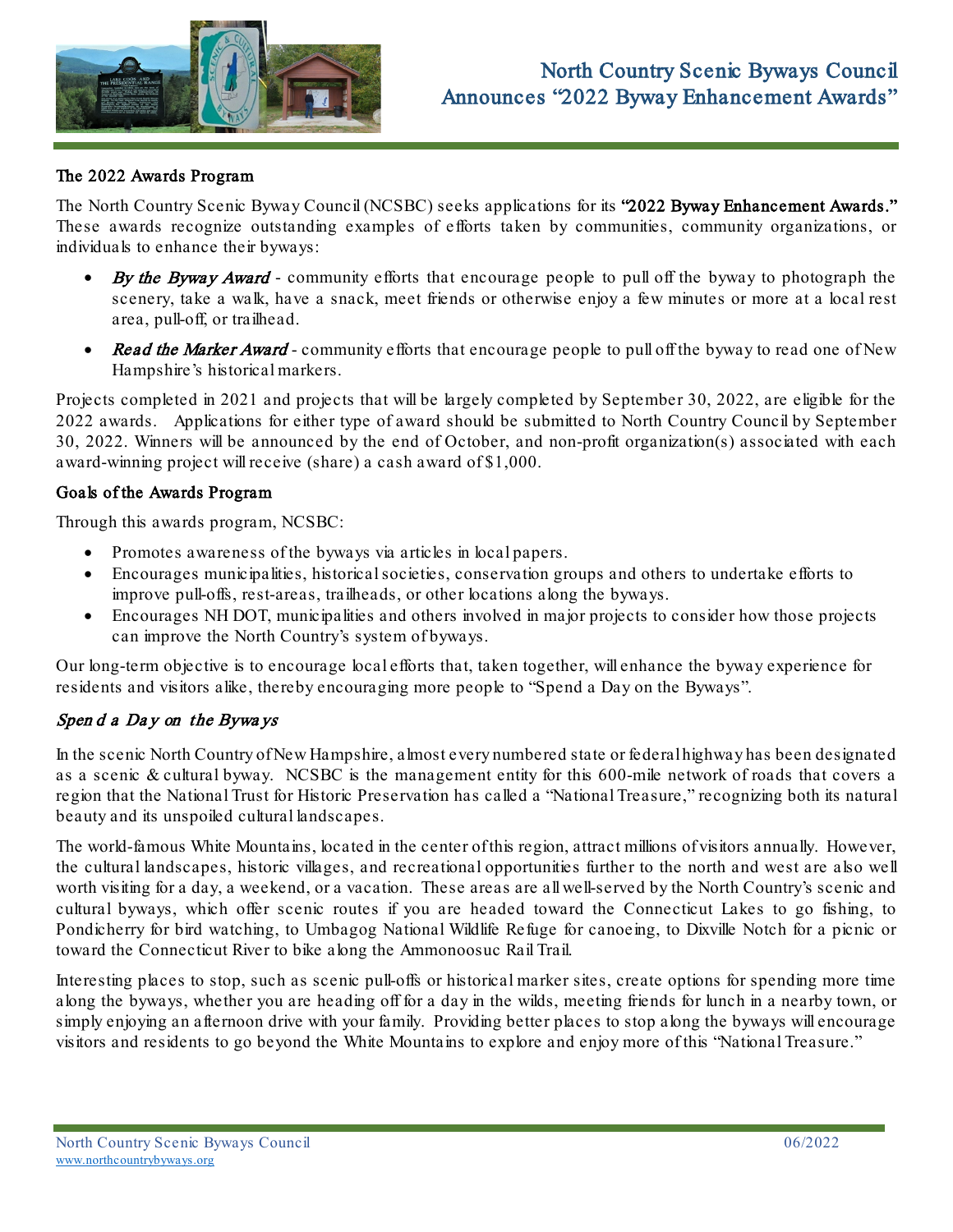## Applying for an Award

Eligible projects include any community efforts that improve a site located along or very close to one of the North Country's scenic & cultural byways. To qualify for an award, there must be safe access from the highway to a formal (paved or unpaved) parking area for the site when the project is completed. The site must provide multiple amenities that will attract visitors, including but not limited to such things as scenic views, historical markers, access to a local walk, information kiosks, or places to sit for a while or have lunch.

Applications should be submitted by the individuals, organizations, or municipalities that were involved in the project. Applicants should describe the efforts taken to enhance the site, identify the groups or individuals involved, provide photographs of the site and a map detailing the location, and identify one or more charitable or non-profit organizations that would receive or share the cash award.

Projects will be evaluated by the NCSBC Awards Committee based upon the efforts taken to improve the safety or quality of the site, the extent of community involvement in the project, and the ways that the site can be used by residents, visitors, tourists, or other travelers. Application forms and the criteria to be used in selecting award winners are available on-line [\(www.northcountrybyways.org\)](http://www.northcountrybyways.org/).



Coffin Pond Conservation Area, NH 18, Sugar HilI: "an outstanding example of a pull-off where there are many things to do."



The Mountain Road, Weeks State Park, Lancaster: community efforts enhanced the visitor's experience at this popular destination.

# 2021 Byway Enhancement Awards.



Site of the Stone Iron Furnace Historical Marker, NH 18, Franconia: "one of the most historically interesting places in the state and a magnet for visitors.



One of 17 historical markers placed by the Bethlehem Heritage Society at historic sites along Main Street.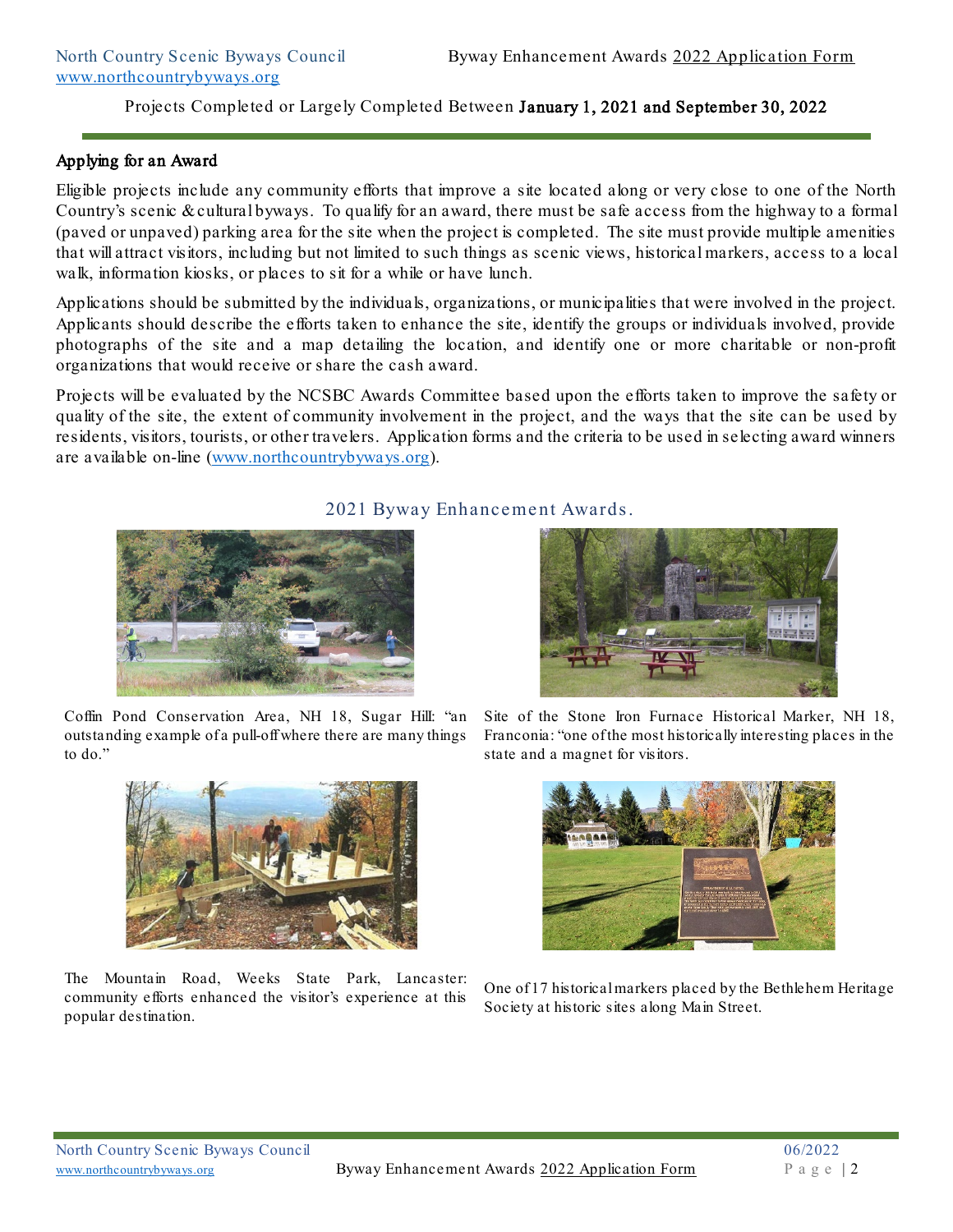| Person submitting this application:                                                                                                                                                                                                                                                                                                                                                                                               | Date Submitted: ________ |
|-----------------------------------------------------------------------------------------------------------------------------------------------------------------------------------------------------------------------------------------------------------------------------------------------------------------------------------------------------------------------------------------------------------------------------------|--------------------------|
|                                                                                                                                                                                                                                                                                                                                                                                                                                   |                          |
|                                                                                                                                                                                                                                                                                                                                                                                                                                   |                          |
| Person to contact for further information about the project (optional):                                                                                                                                                                                                                                                                                                                                                           |                          |
|                                                                                                                                                                                                                                                                                                                                                                                                                                   |                          |
| Contact Phone: _______________________                                                                                                                                                                                                                                                                                                                                                                                            |                          |
| Who is responsible for the project (municipality, agency, organization, or landowner) if different than applicant?                                                                                                                                                                                                                                                                                                                |                          |
| Awardee will receive a \$1,000 cash prize for charitable, non-profit or volunteer organization(s) involved with the<br>project. If this project wins an award, which charitable, non-profit or volunteer organization(s) will receive (share)<br>the cash prize?                                                                                                                                                                  |                          |
| Nomination Category (please select one)                                                                                                                                                                                                                                                                                                                                                                                           |                          |
| By the Byway Award - outstanding byway enhancement resulting from community efforts that encourage<br>$\Box$<br>people to pull off the byway to photograph the scenery, take a walk, have a snack, meet friends or otherwise<br>enjoy a few minutes or more at a local rest area, pull-off, or trailhead.<br>المناقب والمواقع المنافس والمستقل والمنافس والمتناور والمتنافس والمنافس والمنافس والمستقل والمستقل والمنافس والمنافس |                          |

*□ Read the Marker Award -* outstanding byway enhancement resulting from community efforts that encourage people to pull off the byway to learn about the people or events described on a historical marker.

#### **Project Location**

What Town is the project located in?

What highway US/NH Route or road is the project located on? \_\_\_\_\_\_\_\_\_\_\_\_\_\_\_\_\_\_\_\_

Please describe below the project location and attach a map of the project location *(google map with pin location is acceptable*).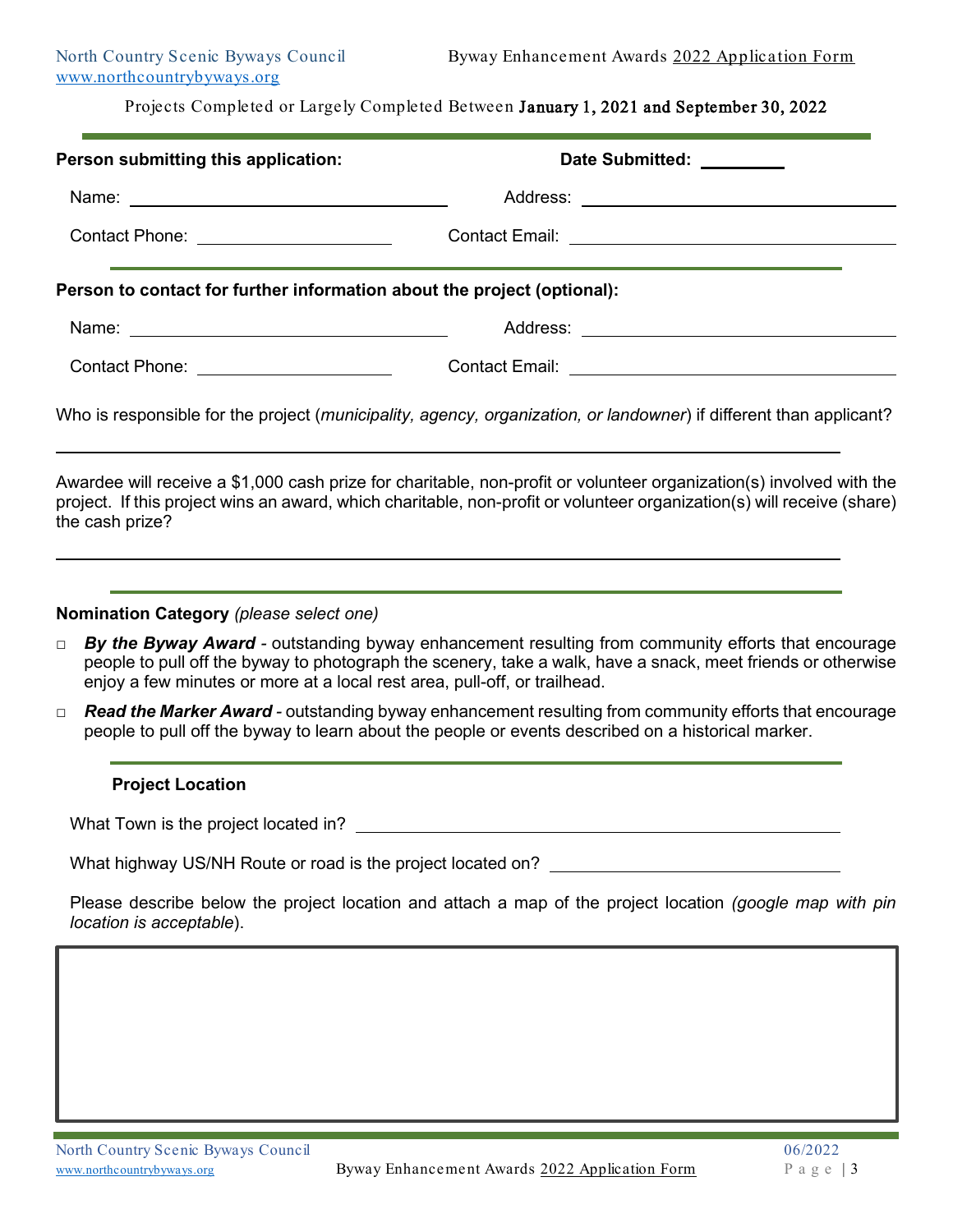## **Project Description**

Please describe below a) the motivation for the project: b) the work completed and when it was done, c) the people, organizations, or municipalities who were involved, and d) the way that it was funded.

*If additional space is needed, please attach.*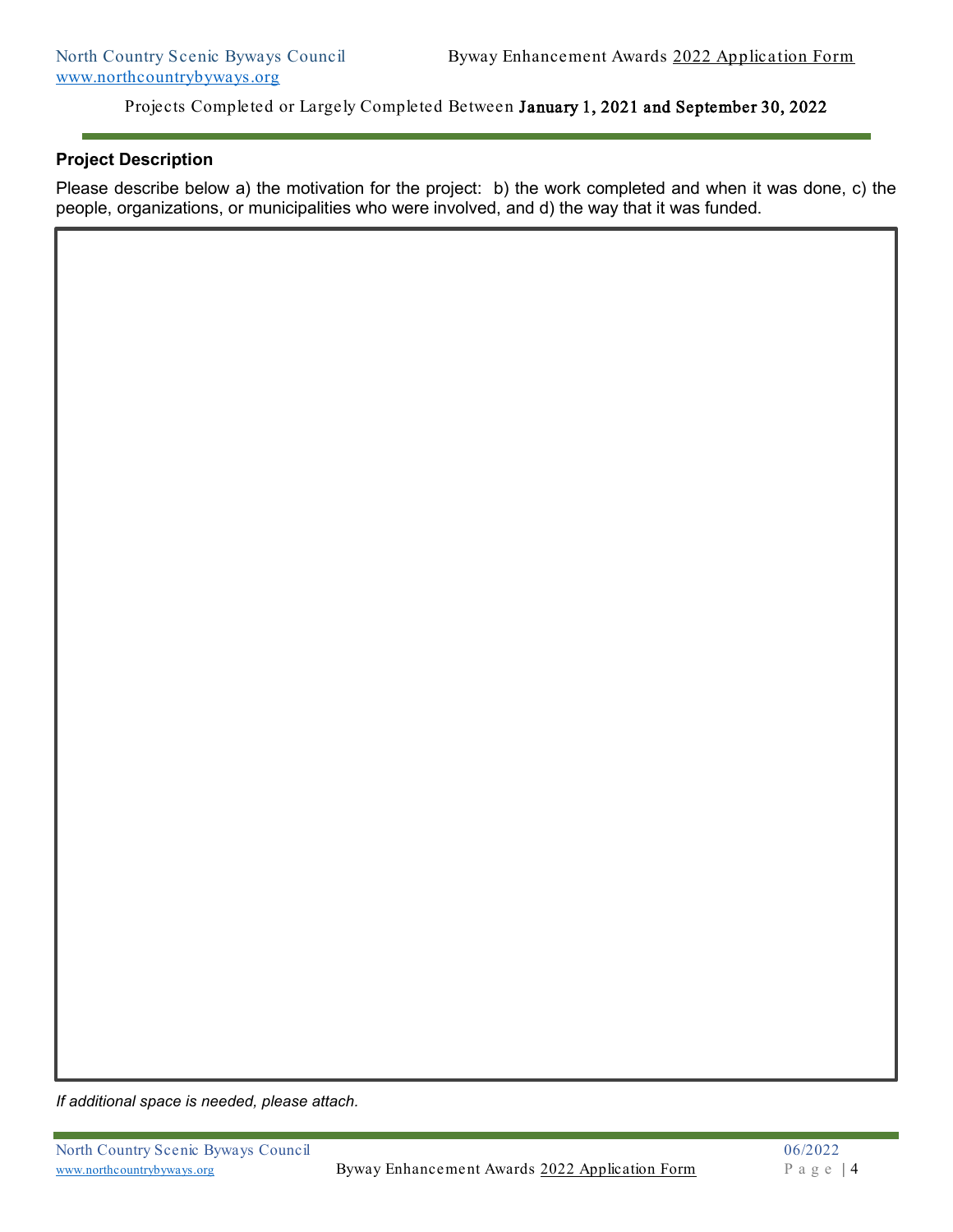#### **Site Use Description**

Please provide a description of how this site is used by residents and byway travelers (attach photos and other indications of community support for and use of the site).

*If additional space is needed, please attach.*

#### **Photographs**

Attach photographs of the site before (if available) and after completion of the project to demonstrate the extent of the enhancements.

Submit the application to Nick Altonaga, Transportation Planner at  $n$ altonaga@nccouncil.org by September 30, 2022